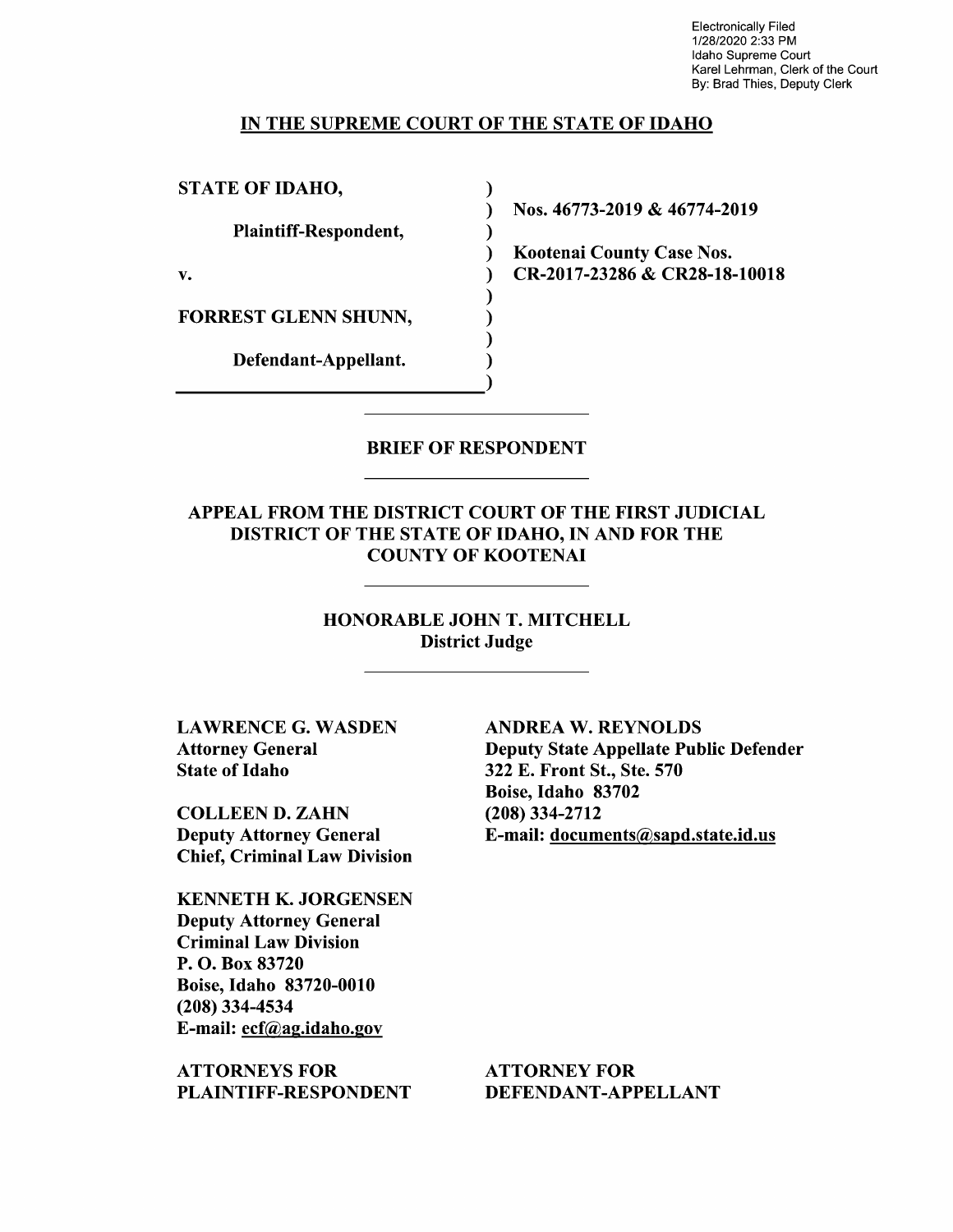## **TABLE OF CONTENTS**

| I.  | Shunn's Appeal Is Timely Only From The Amended |                                                                                         |  |
|-----|------------------------------------------------|-----------------------------------------------------------------------------------------|--|
|     | A.                                             |                                                                                         |  |
|     | <b>B.</b>                                      |                                                                                         |  |
|     | $\overline{C}$ .                               | Shunn's Untimely Notice Of Appeal Confers<br>No Jurisdiction For This Court To Consider |  |
| II. | Shunn Has Failed To Show That The Sentences    |                                                                                         |  |
|     | A <sub>1</sub>                                 |                                                                                         |  |
|     | <b>B.</b>                                      |                                                                                         |  |
|     | $\mathcal{C}$ .                                |                                                                                         |  |
|     |                                                |                                                                                         |  |
|     |                                                |                                                                                         |  |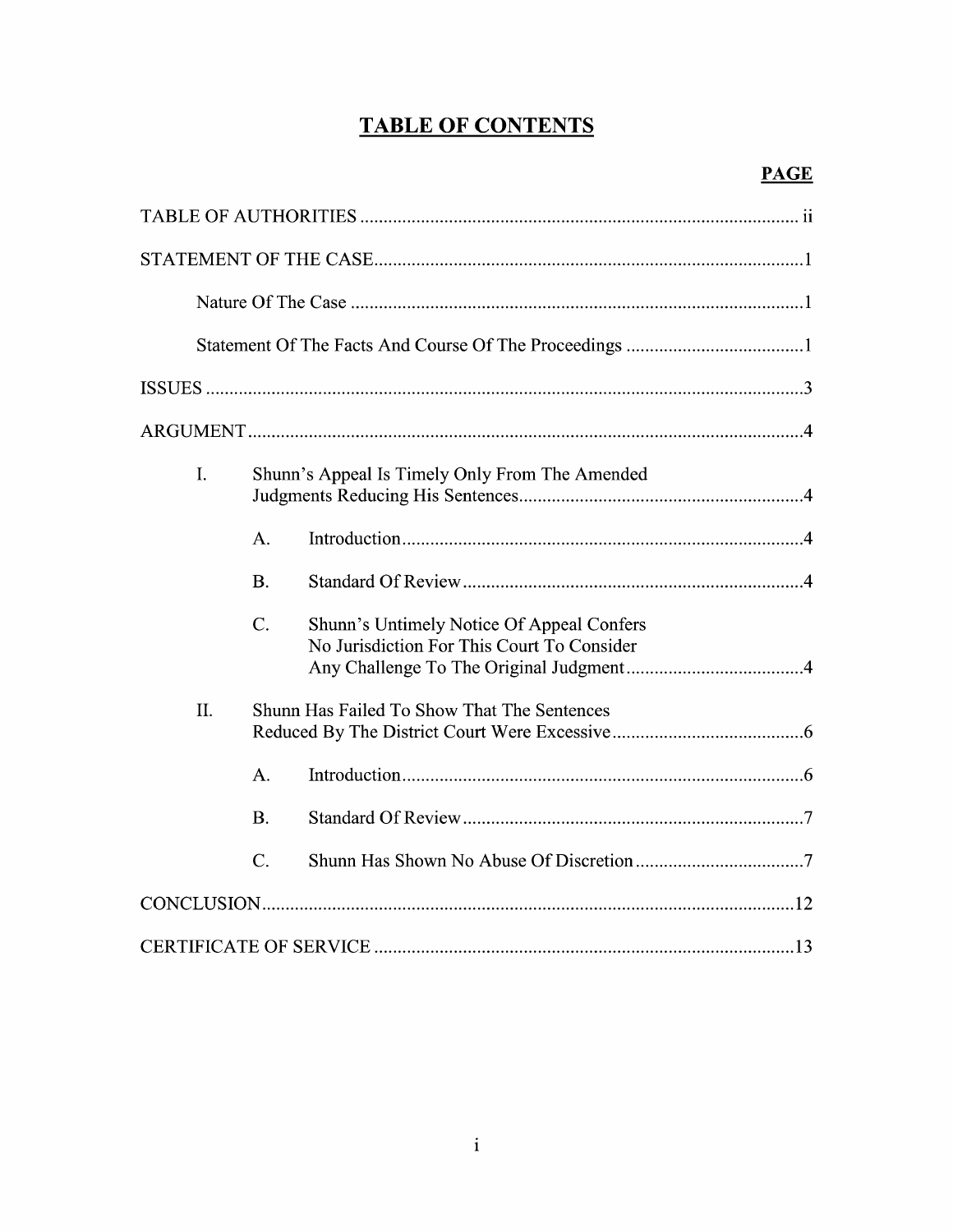## TABLE OF AUTHORITIES

# **CASES PAGE** H & V Engineering, Inc. v. Idaho State Bd. of Professional Engineers and Land Surveyors, 113 Idaho 646, 747 P.2d 55 (1987) ...................................... Lunneborg V. MV Fun Life, <sup>163</sup> Idaho 856, <sup>421</sup> P.3d <sup>187</sup> (2018) ...................................... Munson V.State, 128 Idaho 639, 917 P.2d 796 (1996) ...................................................... Sayas V. State, 139 Idaho 957, 88 P.3d 776 (Ct. App. 2003).............................................. State V. Anderson, 163 Idaho 513, 415 P.3d 381 (Ct. App. 2015) ..................................... State V. Burggraf, 160 Idaho 177, 369 P.3d 955 (Ct. App. 2016) ...................................... State V. Ciccone, 150 Idaho 305, 246 P.3d 958 (2010) ...................................................... State V. Dryden, 105 Idaho 848, 673 P.2d 809 (Ct. App. 1983) ......................................... State V. Fuller, <sup>104</sup> Idaho 891, <sup>665</sup> P.2d 190 (Ct. App. 1983) ........................................... State V. Huffman, 144 Idaho 201, 159 P.3d 838 (2007) ..................................................... State V. Jensen, 138 Idaho 941, 71 P.3d 1088 (Ct. App. 2003) .......................................... State V. Kavajecz, <sup>139</sup> Idaho 482, <sup>80</sup> P.3d 1083 (2003) ..................................................... State V. Payan, <sup>128</sup> Idaho 866, <sup>920</sup> P.2d 82 (Ct. App. 1996) ..................................... 4, 5, State V. Russell, 122 Idaho 488, 835 P.2d 1299 (1992) ...................................................... State V. Torres, 107 Idaho 895, 693 P.2d 1097 (Ct. App. 1984) ........................................ State V. Tucker, 103 Idaho 885, 655 P.2d 92 (1982) ..........................................................

## **RULES**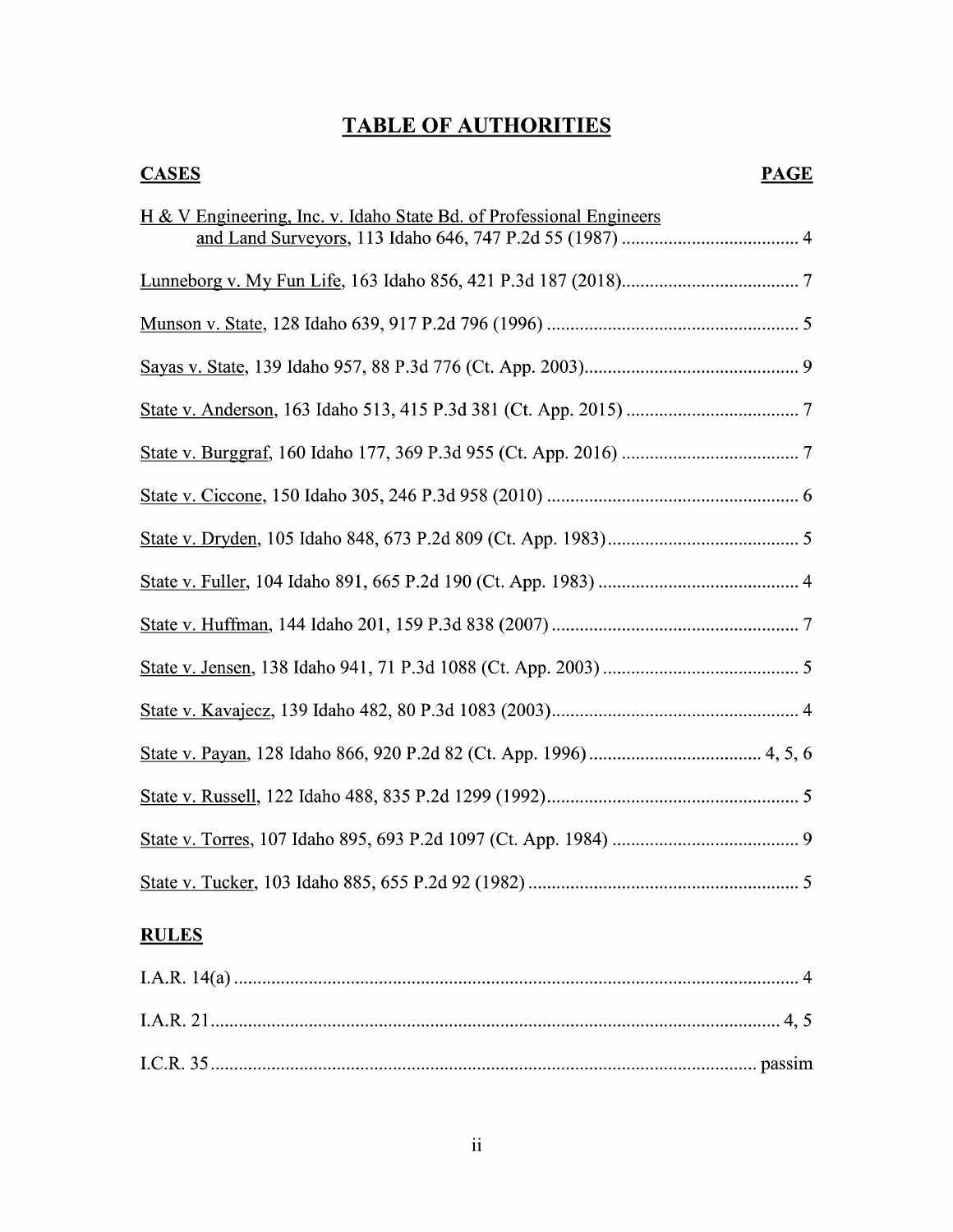#### STATEMENT OF THE CASE

## Nature Of The Case

Forrest Glenn Shunn appeals from the district court's amended judgment reducing his sentences for grand theft and possession of methamphetamine.

#### Statement Of The Facts And Course Of The Proceedings

Shunn entered a shop and stole power tools, a heater and a light valued at  $$1,680$ .  $(46773 R., pp. 17, 22-25.)$  The state charged Shunn with burglary with a persistent violator enhancement.  $(46773 \text{ R}., \text{pp. } 44-45.)$  Pursuant to a plea agreement he pled guilty to one count of grand theft and having violated a probation imposed in two previous cases (possession of methamphetamine and burglary).  $(46773 \text{ R}., \text{pp. } 46-51, 58-59.)$  The district court imposed a sentence of 10 years with three years determinate to run consecutive to the previously imposed sentences for possession of methamphetamine and burglary, and suspended the sentences and ordered probation. (46773 R., pp. 56-60.)

Three months later police found Shunn in possession 0f methamphetamine and paraphernalia during a probation search.  $(46774 \text{ R}., p. 10.)$  The state charged Shunn with possession 0f methamphetamine, With persistent Violator enhancement, and possession 0f paraphernalia. (46774 R., pp. 32-34.) Shunn pled guilty to possession of methamphetamine pursuant to a plea agreement with the state and admitted violating his probation.  $(46774 \text{ R}., \text{pp. } 35-37.)$  The district court imposed a sentence of seven years with one year determinate, consecutive to previously imposed sentences.  $(46774 \text{ R}., \text{pp.})$ 47-50.) The district court also revoked Shunn's probations related to his three immediately prior felony convictions. (46773 R., pp. 79-82.)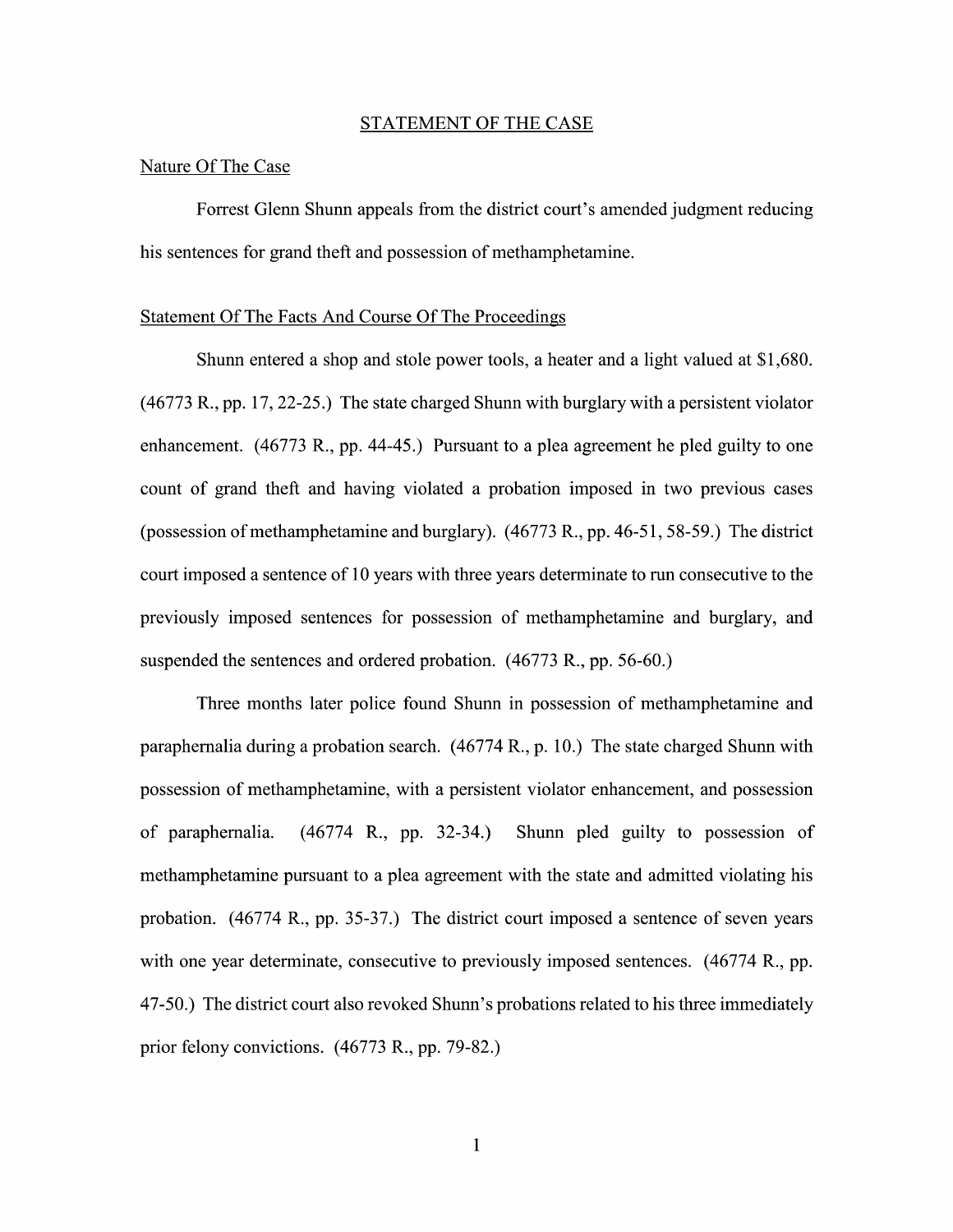The district court later reduced the older possession 0f methamphetamine sentence to seven years with one year determinate, and reduced the grand theft sentence to ten years with two years determinate.  $(46774 \text{ R}., \text{pp. } 61-63; 46773 \text{ R}., \text{pp. } 93-96.)$  Shunn mailed a notice of appeal 49 days after entry of judgment and 22 days after entry of the amended judgment reducing his sentences. (46774 R., pp. 66-73; 46773 R., pp. 98-101.)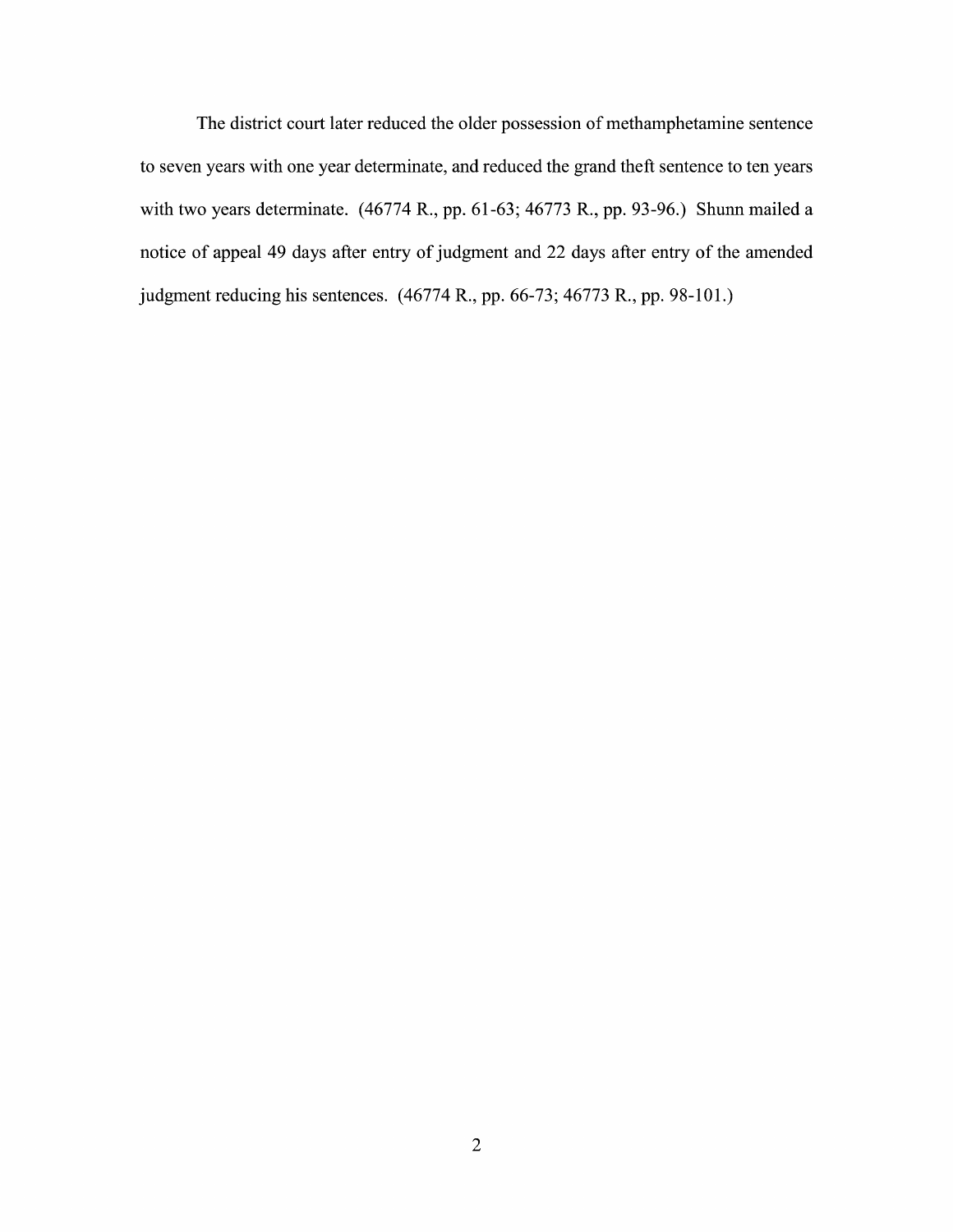## **ISSUES**

Shunn states the issues on appeal as:

- I. Did the district court abuse its discretion When it sentenced Mr. Shunn in the 2018 case to a unified term of seven years, with one year fixed, to be served consecutively to the sentences imposed in the 2014, 2015, and 2017 cases?
- II. Did the district court abuse its discretion in failing to treat the letters Mr. Shunn sent to the court as a pro se Idaho Criminal Rule 35 motion for reduction 0f sentence, and in failing to consider the additional information contained in those letters?

(Appellant's brief, p. 4.)

The state rephrases the issues as:

- 1. Because Shunn's appeal is timely only from the amended judgments reducing his sentences, may he only challenge the district court's decision to not reduce the sentences further?
- 2. Regardless of this court's jurisdiction, has Shunn failed to show that the sentences imposed and as reduced by the district court were excessive?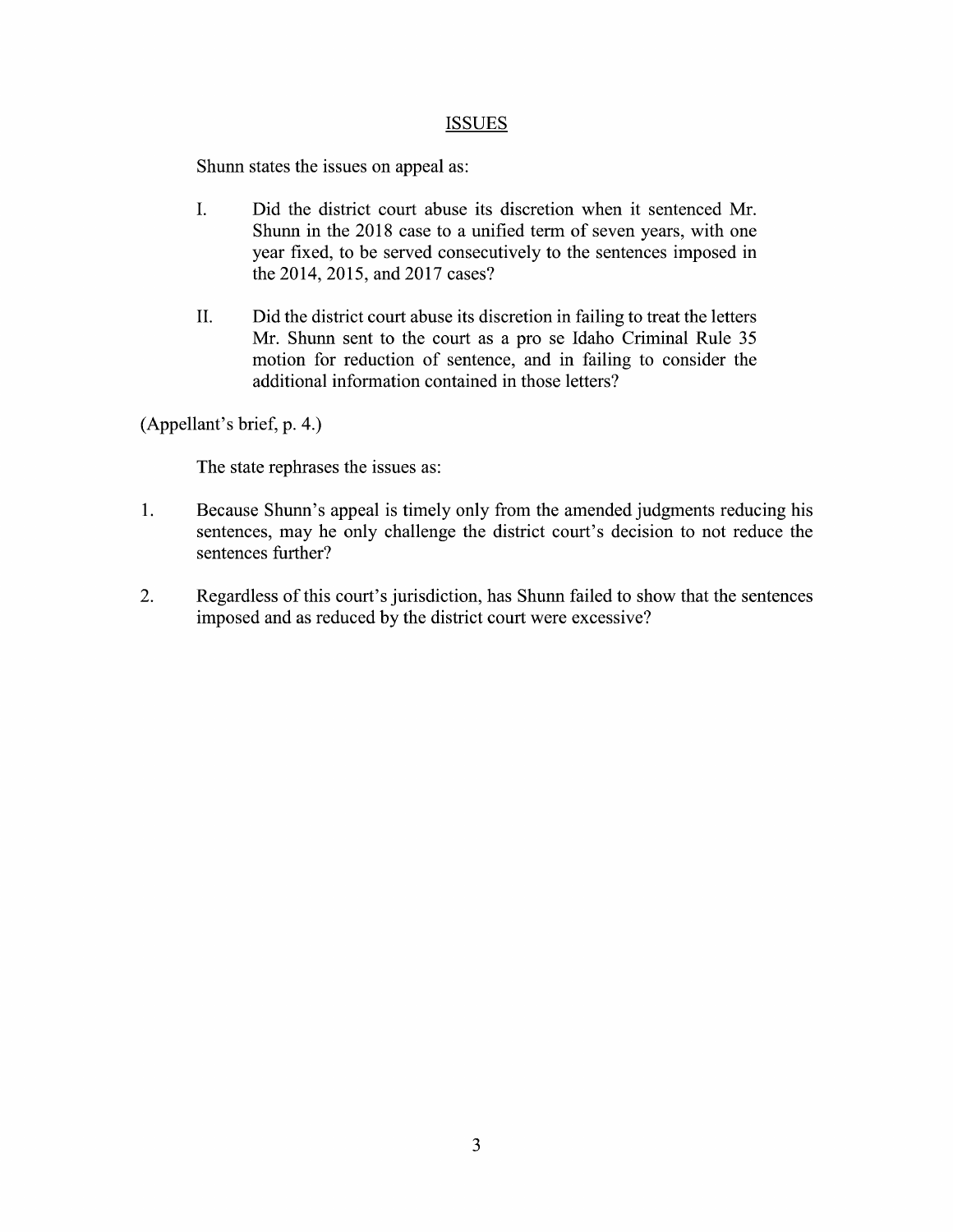#### ARGUMENT

## I. Shunn's Appeal Is Timely Only From The Amended Judgments Reducing His Sentences

### A. Introduction

The district entered judgment 0n September 4, 2018. (46773 R., pp. 79-82; 46774 R., pp. 47-50.) Shunn mailed his notice of appeal on October 23, 2018. (46773 R., p. 101 46774 R., p.69.) Because Shunn did not mail his notice 0f appeal until 49 days after entry ofthe original judgment, this appeal is not timely from the original judgment and this Court lacks jurisdiction to consider any appellate challenge to that judgment.

## B. Standard Of Review

"A question of jurisdiction is fundamental; it cannot be ignored when brought to [the appellate courts'] attention and should be addressed prior to considering the merits of an appeal.'" State V. Kavajecz, 139 Idaho 482, 483, 80 P.3d 1083, 1084 (2003) (quoting Engineering, Inc. V. Idaho State Bd. 0f Professional Engineers and Land Surveyors, 113 Idaho 646, 648, 747 P.2d 55, 57 (1987)). Whether a court has jurisdiction is a question 0f law, given free review. Kavajecz, 139 Idaho at 483, 80 P.3d at 1084.

## C. Shunn's Untimely Notice Of Appeal Confers No Jurisdiction For This Court To Consider AnV Challenge T0 The Original Judgment

An appeal from the district court "may be made only by physically filing a notice of appeal  $\ldots$  within 42 days" of an appealable order. I.A.R. 14(a). A timely filed notice of appeal is prerequisite to appellate jurisdiction. I.A.R. 21; State V. Payan, 128 Idaho 866, 920 P.2d 82 (Ct. App. 1996); State v. Fuller, 104 Idaho 891, 665 P.2d 190 (Ct. App. 1983). The failure to file a notice of appeal within the time limits prescribed by the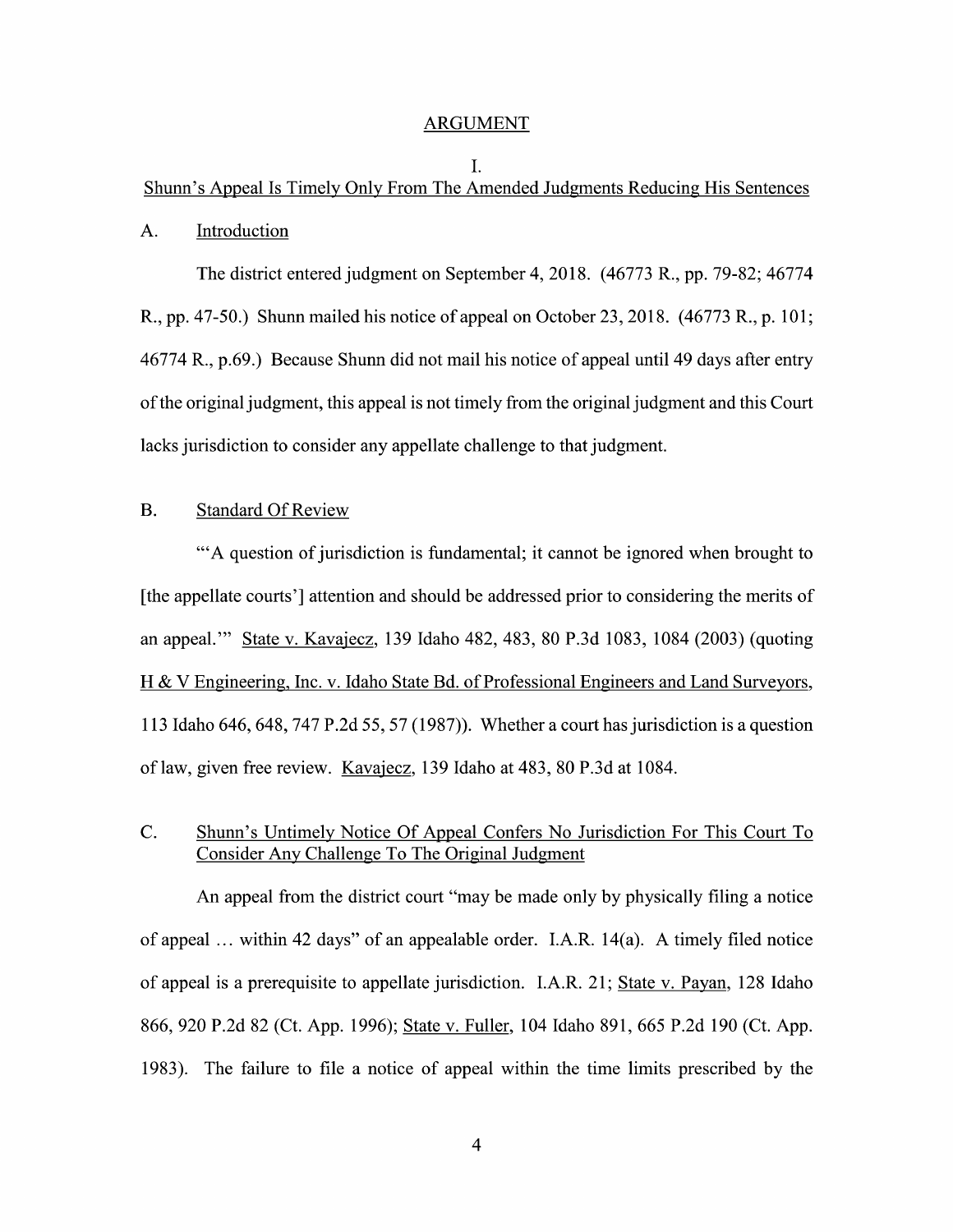appellate rules requires "automatic dismissal" of the appeal. I.A.R. 21; see also State  $v$ . Tucker, 103 Idaho 885, 888, 655 P.2d 92, 95 (1982). Under the "mailbox rule," a pro se inmate's documents are deemed filed as 0f the date they are submitted to prison authorities for the purpose of mailing them to the court for filing. Munson v. State, 128 Idaho 639, 642, 917 P.2d 796, 799 (1996).

Therefore, where a notice of appeal is timely only from a particular order, the issues 0n appeal are confined to that order. State V. Dryden, 105 Idaho 848, 852, 673 P.2d 809, 813 (Ct. App. 1983); see also State v. Russell, 122 Idaho 488, 489 n.1, 835 P.2d 1299, 1300 n.1 (1992) (no appellate jurisdiction to consider original final judgment 0f conviction where appeal was only timely to challenge probation revocation); State v. Jensen, 138 Idaho 941, 943-944, 71 P.3d 1088, 1090-1091 (Ct. App. 2003) (n0 appellate jurisdiction to consider defendant's claim 0f double jeopardy Where defendant's notice 0f appeal was only timely as to the order revoking his probation); Tucker, 103 Idaho at 888, 655 P.2d at 95 (no appellate jurisdiction t0 entertain the question of Whether the district court could lawfully enhance defendant's sentence Where the notice of appeal was filed after the order revoking probation was entered and more than one year from the date of the original sentence).

As set forth above, Shunn's notice of appeal was presented to prison authorities for filing with the court more than 42 days after entry of the initial judgment but less than 42 days from entry of the amended judgment. It is settled law that entry of an amended final order does not necessarily "extend the period for filing an appeal or begin that period anew." Payan, 128 Idaho at 867, 920 P.2d at 83. Rather, it makes an appeal timely only as to matters actually altered by the amendment; the appellate court does not have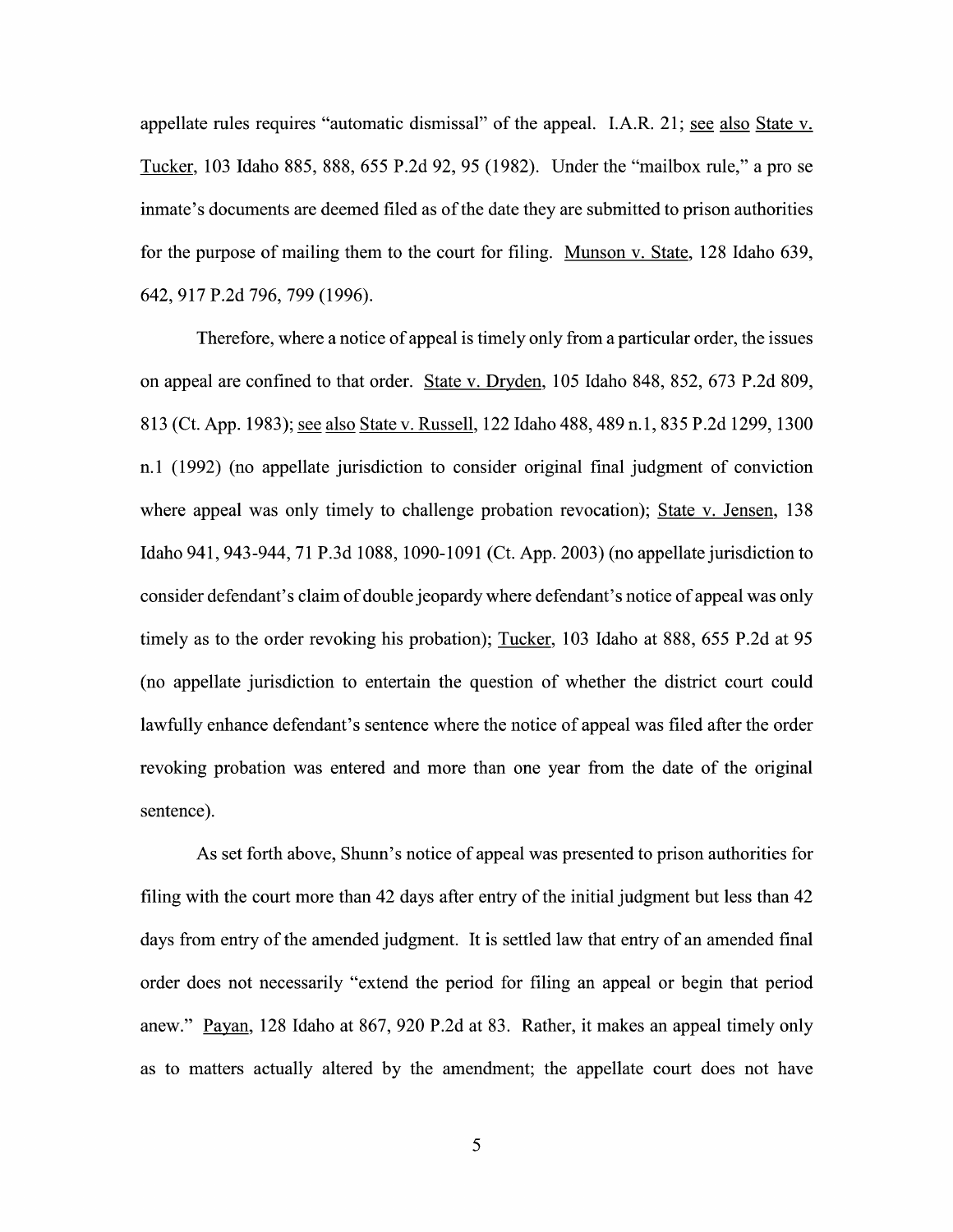jurisdiction to address matters unaffected by the amendments to the order. State v.<br>Ciccone, 150 Idaho 305, 308, 246 P.3d 958, 961 (2010) ("when an amended judgment alters content other than the material terms from which a party may appeal, its entry does not serve to enlarge the time for appeal"); Payan, 128 Idaho at 867, 920 P.2d at 83. Thus, this Court has jurisdiction to consider challenges only to the changes made by the district court in the amended judgment. This Court lacks jurisdiction to consider Shunn's claims 0f error related to the original sentencing and entry of the original judgment. (Appellant's brief, pp. 5-8.)

## II. Shunn Has Failed To Show That The Sentences Reduced BV The District Court Were Excessive

## A. Introduction

After entering judgment, the district court reduced the 2014 possession 0f methamphetamine sentence to seven years With one year determinate, and reduced the grand theft sentence to ten with two years determinate. (46773 R., pp. 87-89, 93-96; 46774 R., pp. 55-57, 61-63.) It did so "sua sponte, using its own discretion under I.C.R. 35, and noting n0 I.C.R. <sup>35</sup> motion has been filed by counsel for FORREST GLEN SHUNN."  $(46773 \text{ R}., p. 94; 46774 \text{ R}., p. 62.)$  Shunn filed a notice of appeal timely from the entry of the order granting a reduction of sentence.  $(46773 \text{ R}., \text{pp. } 98-101; 46774 \text{ R}., \text{pp. } 66-73.)$ 

On appeal Shunn contends the district court erred by not considering his handwritten letters (46773 R., pp. 83-86, 90-92, 96-97; 46774 R., pp. 51-54, 58-60, 64-65) as a<br>Rule 35 motion and granting him a further reduced sentence. (Appellant's brief, pp. 8-11.) Shunn has failed to show an abuse of discretion.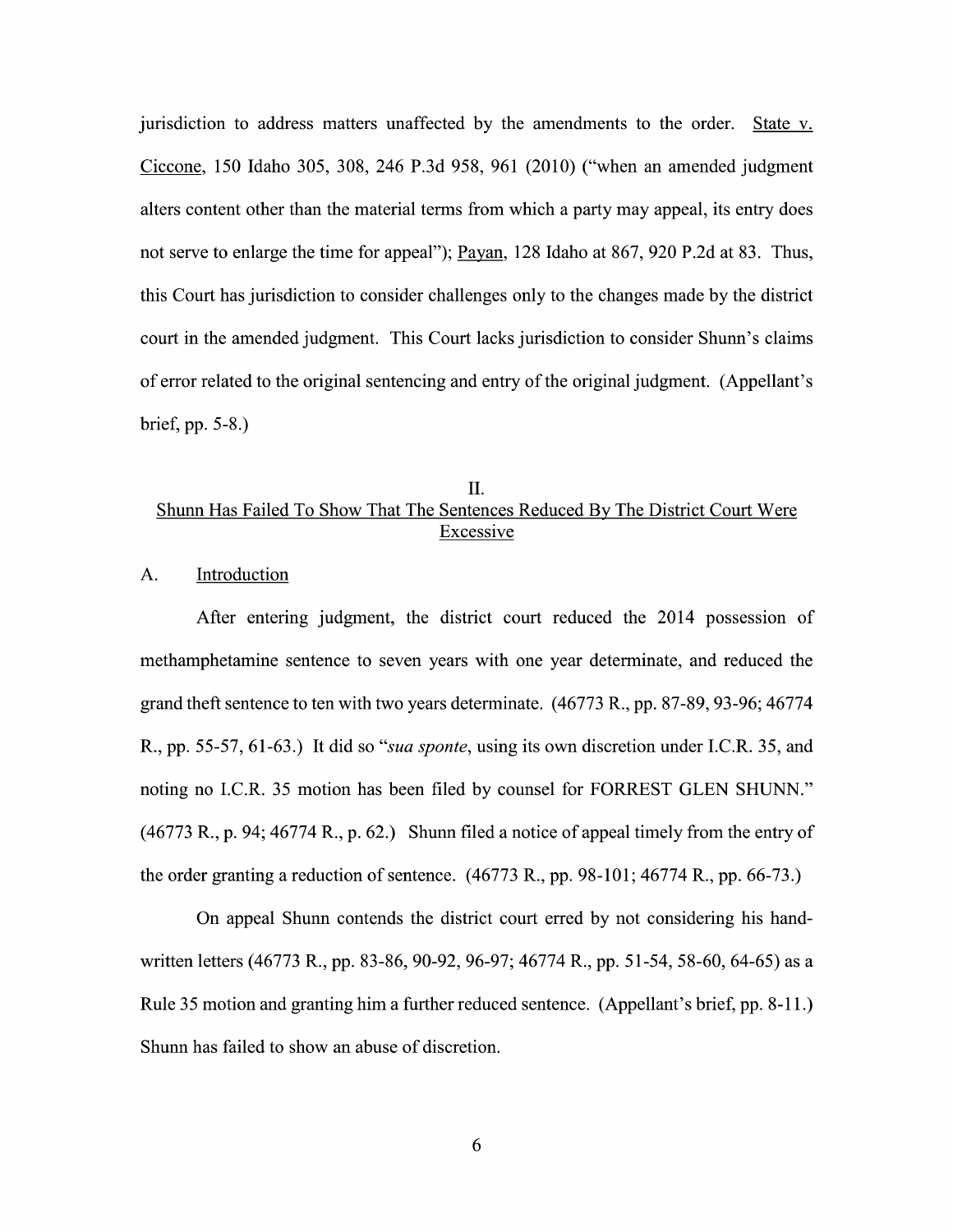### B. Standard Of Review

"A motion for reduction of sentence under I.C.R.  $35$  is essentially a plea for leniency, addressed to the sound discretion of the court." State v. Anderson, 163 Idaho 513, 517, 415 P.3d 381, 385 (Ct. App. 2015). "In presenting an I.C.R. 35 motion, the defendant must show that the sentence is excessive in light of new or additional information subsequently provided to the district court in support of the motion." State v. Burggraf, <sup>160</sup> Idaho 177, 180, <sup>369</sup> P.3d 955, <sup>958</sup> (Ct. App. 2016) (citing State V. Huffman, <sup>144</sup> Idaho 201, 203, 159 P.3d 838, 840 (2007)).

## C. Shunn Has Shown No Abuse Of Discretion

To show an abuse of discretion, Shunn must demonstrate that the district court did not "correctly perceive[] the issue as one of discretion," did not act "within the outer boundaries of its discretion," did not act "consistently With the legal standards applicable to the specific choices available to it" or did not reach its decision "by the exercise of reason." Lunneborg V. MV Fun Life, <sup>163</sup> Idaho 856, 863, <sup>421</sup> P.3d 187, <sup>194</sup> (2018). Review 0f the record, however, shows that none of these factors apply in this case.

The district court initially sentenced Shunn to ten years with three years determinate for grand theft and seven years with three years determinate for the 2014 possession of methamphetamine conviction, consecutive to each other and the prior burglary and new possession 0f methamphetamine convictions, for cumulative sentences on all four felony convictions of 25 years with eight years determinate. (46774 R., pp. 47-50.) It did so because "a lot of resources" had been employed for Shunn's rehabilitation, and there wasn't "anything more to do" on community release.  $(Tr, p. 33, Ls. 5-8)$  The district court recognized the latest possession of a controlled substance was "not all that concerning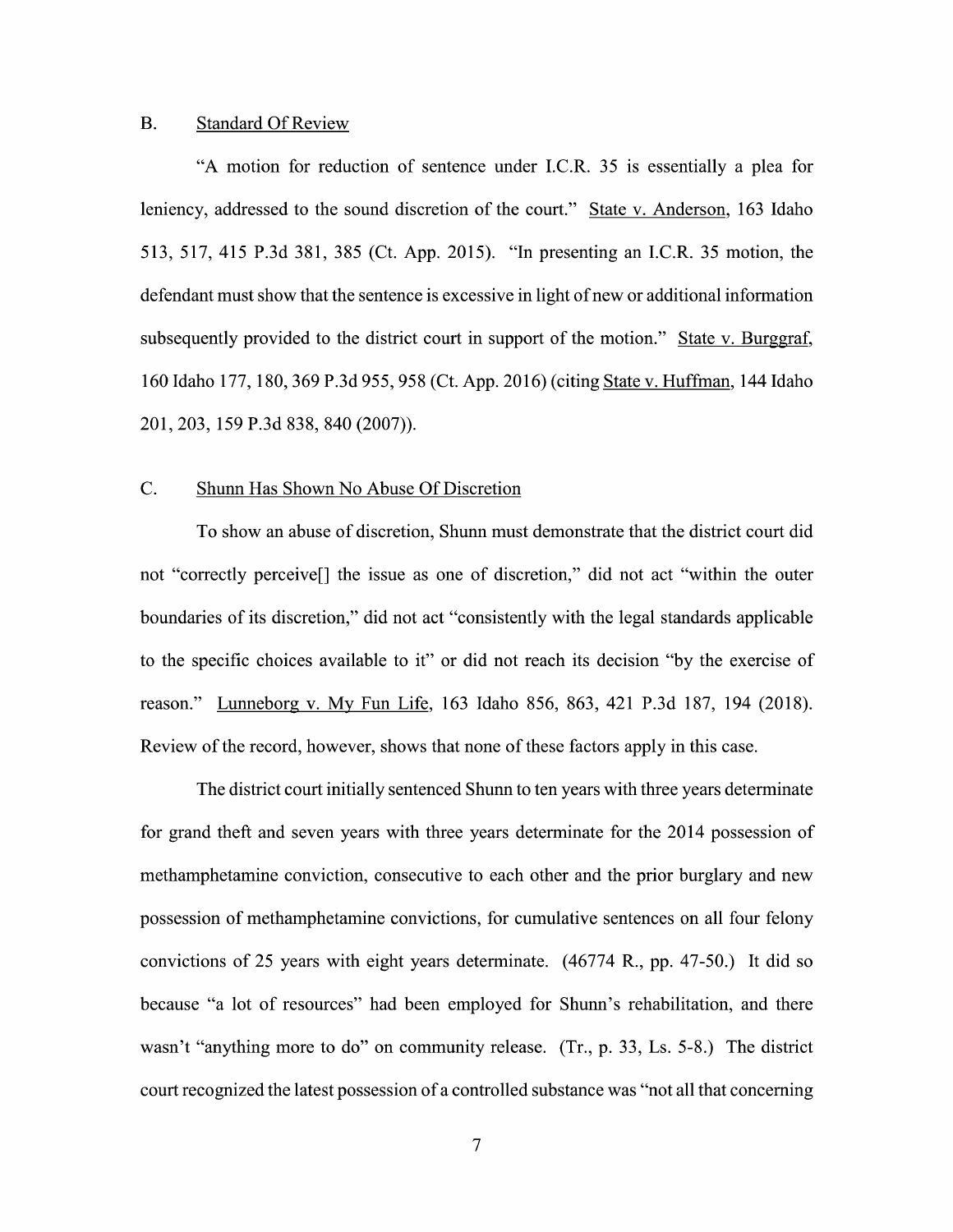from a public safety standpoint" but Shunn's "prior offenses" were concerning because they "hurt other people" and Shunn had "been consistently at it for quite some time." (Tr., p. 33, Ls. 7-11.)

The district court's analysis is amply supported by the record. Shunn's criminal record starts in 1992 and includes seven felony and two misdemeanor theft-related or burglary convictions, one escape felony conviction, and two felony controlled substance convictions. (PSI, pp. 1-2, 7-13 (page citations to confidential exhibits electronic file).) He was placed in mental health court in 2015 as a result of convictions for burglary and possession of a controlled substance. (PSI, pp. 2, 12-13.) He violated but was continued on probation in 2016. (PSI, p. 2.) In 2017 he violated again and the district court revoked probation and retained jurisdiction. (PSI, p. 2.) Despite Shunn's poor record of following prison rules during the retained jurisdiction, the district court placed him back on probation. (PSI, p. 2.) As set forth above, he violated this probation by committing a grand theft, was placed back 0n probation, and violated again by possessing methamphetamine and paraphernalia. (Supra, pp. 1-2.) This initial sentencing decision is not within this Court's appellate jurisdiction, but its reasonableness is demonstrated by the record.

After sentencing, the district court then reduced two of the sentences by reducing the fixed portion from three to one (possession of a controlled substance) and from three to two (grand theft), respectively. (46774 R., pp. 61-63.) The effect 0f this reduction was to make Shunn parole eligible (after credit for time served) in "approximately 2.6 years  $\dots$ as opposed to the approximate 5.4 years" as in the original sentences.  $(46774 \text{ R}., p. 63.)$ The district court's decision to not further reduce the sentences was reasonable.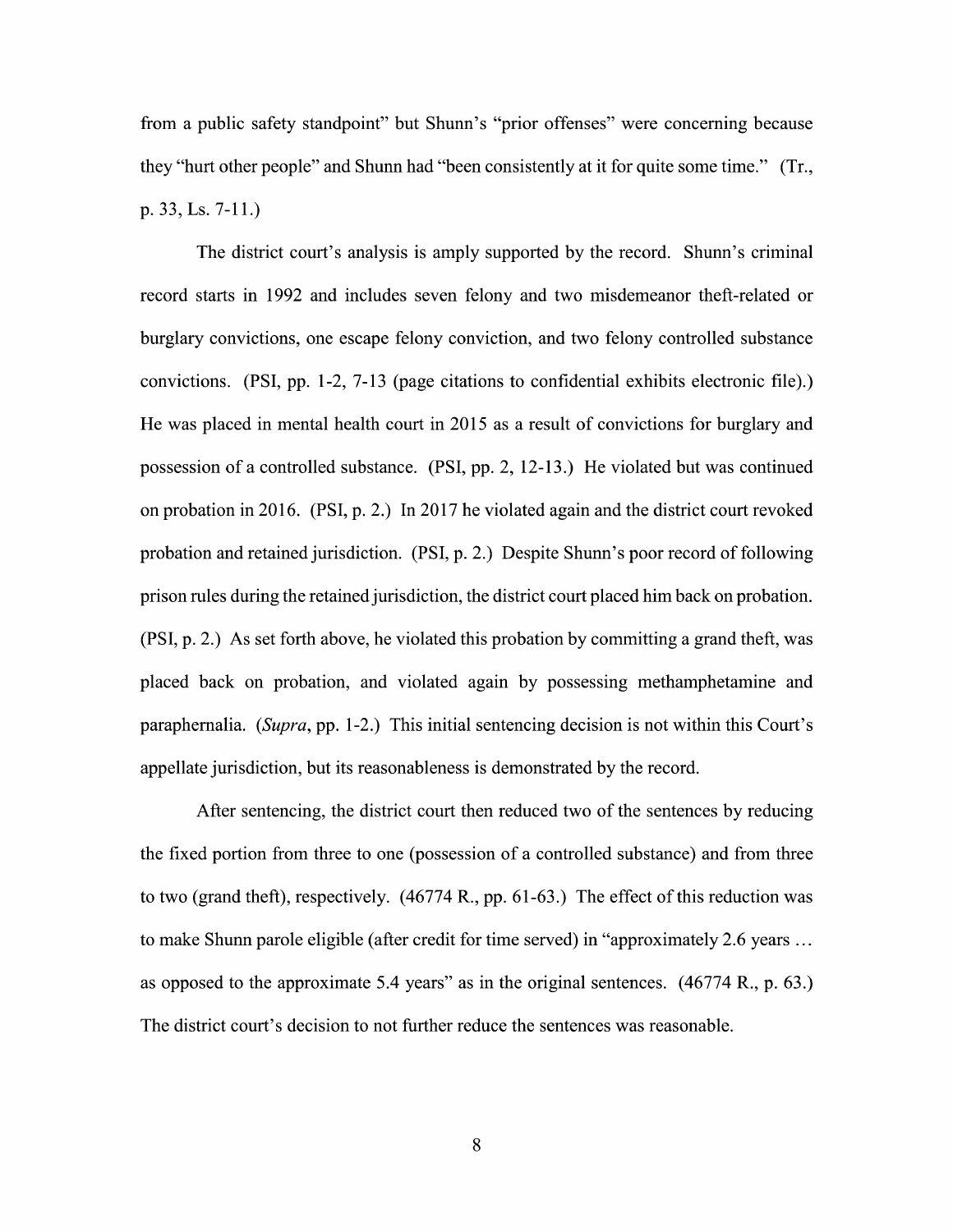Shunn argues that the district court erred by not treating a letter he sent to the court as Rule <sup>35</sup> motion and therefore abused its discretion by not considering information therein When deciding t0 reduce the sentences. (Appellant's brief, pp. 8-1 1.) This argument does not withstand analysis.

A district court may treat a defendant's letter as a motion. See, e.g., State v. Torres, <sup>107</sup> Idaho 895, 897, <sup>693</sup> P.2d 1097, <sup>1099</sup> (Ct. App. 1984). In the defendant "sent the district judge a letter specifically requesting a 'Rule 35 Sentence Reduction'" within<br>the time limits of I.C.R. 35. <u>Id.</u> Torres' counsel subsequently filed an amended Rule 35 motion outside of those time limits. Id. The state argued that the letter was not "cognizable" as Rule 35 motion and therefore the district court lacked jurisdiction to consider the requested reduction in sentence. Li. Rejecting that argument, the Idaho Court of Appeals held that "the district judge did not err by treating Torres' letter as motion for reduction of sentence under the Idaho Rule." Id. The applicable legal standard is that "a letter to a trial court from a defendant *can be* treated as some type of motion." Sayas v. State, 139 Idaho 957, 960, 88 P.3d 776, 779 (Ct. App. 2003) (emphasis added).

In this case the district court stated it was "using its own discretion under I.C.R. 35" and specifically noted "no I.C.R. 35 motion has been filed by counsel." (46774 R., p. 56 (emphasis added).) Nothing in the district court's order addressed the letter Shunn sent to the district court four days previously. (46774 R., pp. 51-57.) Shunn had sent letters to the court before Which had not been treated as motions and at least one letter had simply been forwarded to counsel.  $(46774 \text{ R}., p. 4; \text{see also } 46774 \text{ R}., p. 61-63$  (letter filed same day as order reducing sentence); Conf. Doc., pp. 1-23 (additional letters sent by Shunn).) The letter sent within 14 days of the judgment terminating probation bears no caption or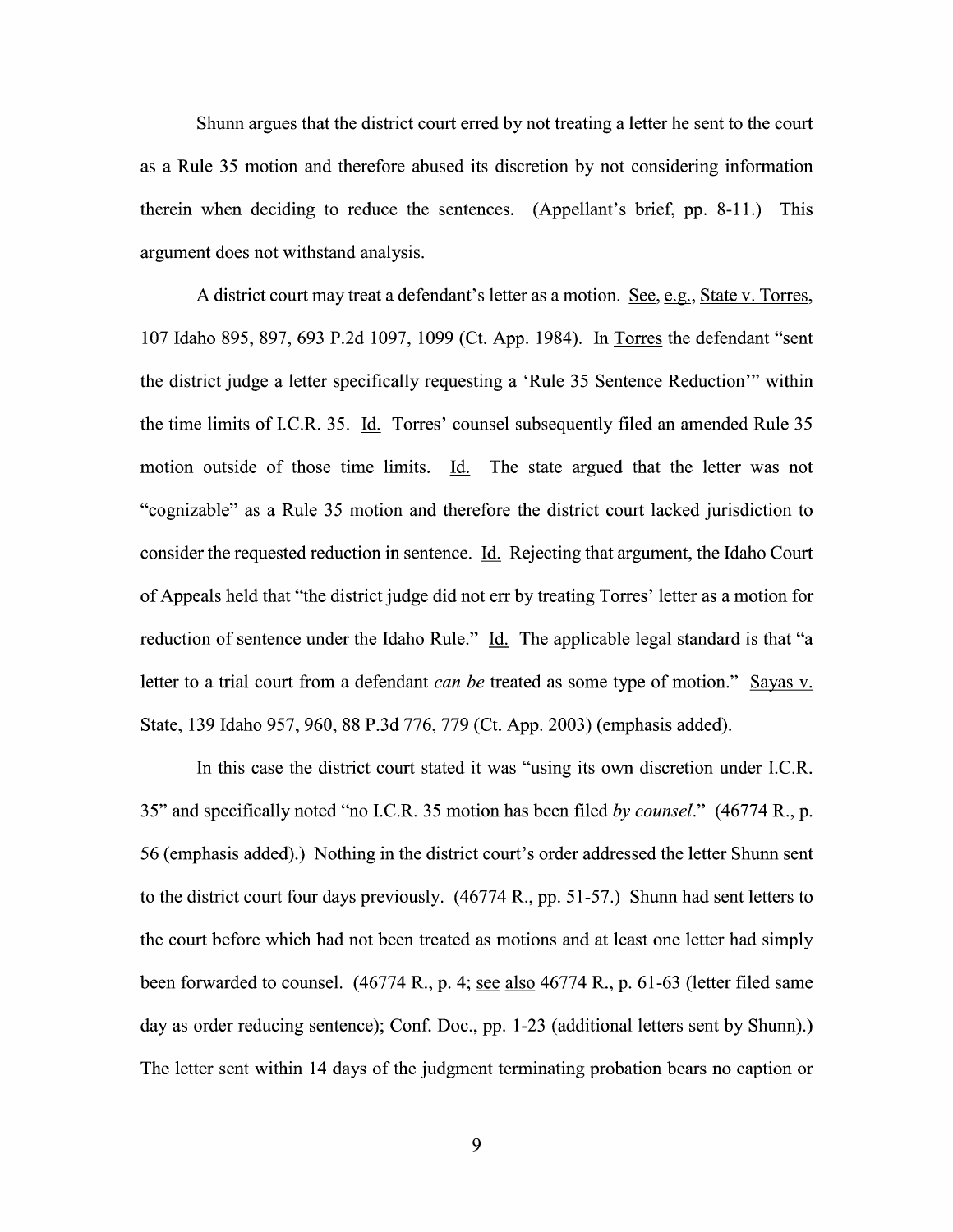other designation as a motion.  $(46774 \text{ R}, \text{p.51})$  The district court did not abuse its discretion by not treating the letter as a Rule 35 motion.

Shunn contends the district court "abused its discretion in failing to treat Mr. Shunn's letters as a pro se Rule 35 motion, and in failing to consider the 'fresh information' Mr. Shunn provided to the court in support of his request for a reduction of his sentences." (Appellant's brief, p. 11.) First, Shunn claims the district court abused its discretion by not considering the letter a motion because in the letter Shunn asks for retained jurisdiction and asserts he can present additional argument at a Rule 35 hearing. (Appellant's brief, pp. 8-11; see 46674 R., pp. 51-52.) However, he has failed to show legally or factually why a statement of preference for retained jurisdiction and an off-hand reference to Rule 35 is sufficient to remove the court's discretion to consider what is facially a letter to be a letter, and not a motion. The contents of the letter alone are insufficient to show that the district court abused its discretion by not treating the letter as a Rule 35 motion.

Second, because the letter was not a motion, and therefore no motion was pending, the district court did not abuse its discretion by not "consider[ing]" the information in the letter. The district court was not required to "consider" information submitted in a letter without a pending motion.

Even more basically, however, the record does not establish that the district court did not "consider" the information in the letter. The district court's order amending the sentence only notes that "no I.C.R. 35 motion has been filed by counsel." (46774 R., p. 56.) Nothing in the record states that the district court did or did not read the letter or "consider" its contents in deciding to reduce the sentence on its own motion.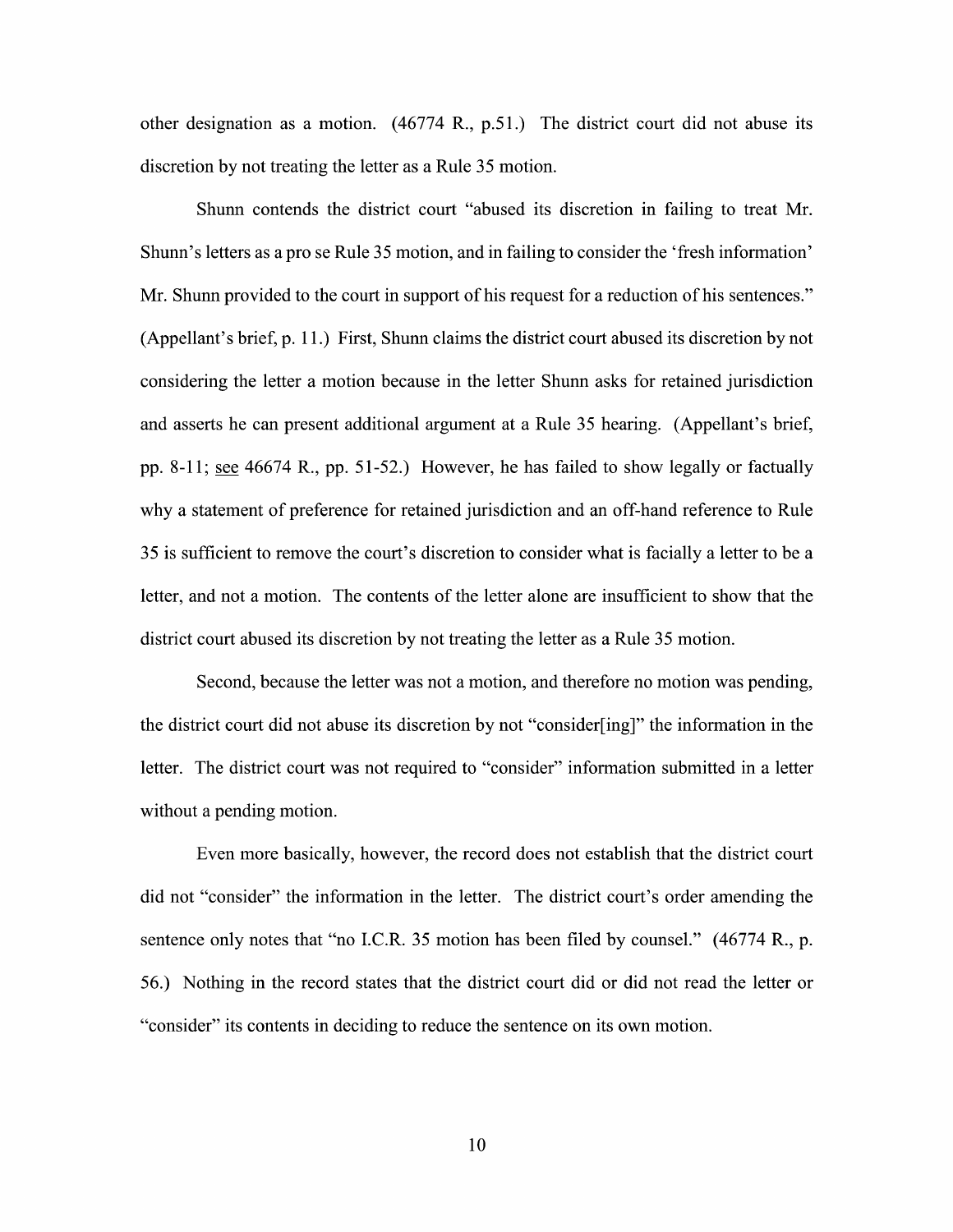Finally, even if the district court had read the letter, it would not have abused its discretion by not "consider[ing]" the information Shunn claims it should have considered because review 0f the record shows that information was not relevant to any reduction of sentence.

At the sentencing the district court asked Shunn about his "current medications."  $(Tr, p. 31, L. 2.)$  Shunn stated that he was taking an anti-schizophrenic (Geodon or Ziprasidone), an anti-depressant (Effexor or Venlafaxine), and "they were trying to add Haldol," an anti-psychotic. (Tr., p. 31, Ls. 3-6.) The court asked where Shunn was being treated before going into custody and he named the two mental health providers he had been seeing. (Tr., p. 31, Ls.  $7-12$ .) The district court then asked whether Shunn had been "on [his] medications when [he] committed" the new possession 0f methamphetamine crime.  $(Tr, p. 31, Ls. 13-15)$  Shunn answered, "No," that he "stopped just right at that time" because the "side effect knocks you out." (Tr., p. 31, Ls. 16-20.) He denied discontinuing taking his medication, however, but he "just didn't take it when [he] used meth." (Tr., p. 31, Ls. 21-23.) Later, as the district court was pronouncing sentence, it stated it could not "rationalize" Shunn's decision to "discontinue [his] mental health medications." (Tr., p. 33, Ls. 13-15.) Shunn stated, "It was just for that moment, sir."  $(Tr., p. 33, Ls. 16-17.)$ 

In his letter Shunn asserted that he was making positive changes in his life such as attending AA and church, wanted to treat his mental health issues, and "[begged] for one last chance and the rider to prove I'm serious about change!!" (46674 R., pp. 51-52.) Also in the letter he claimed that when, at sentencing, he talked about stopping taking his medications he was actually referring to a pain medication for a pinched nerve that he quit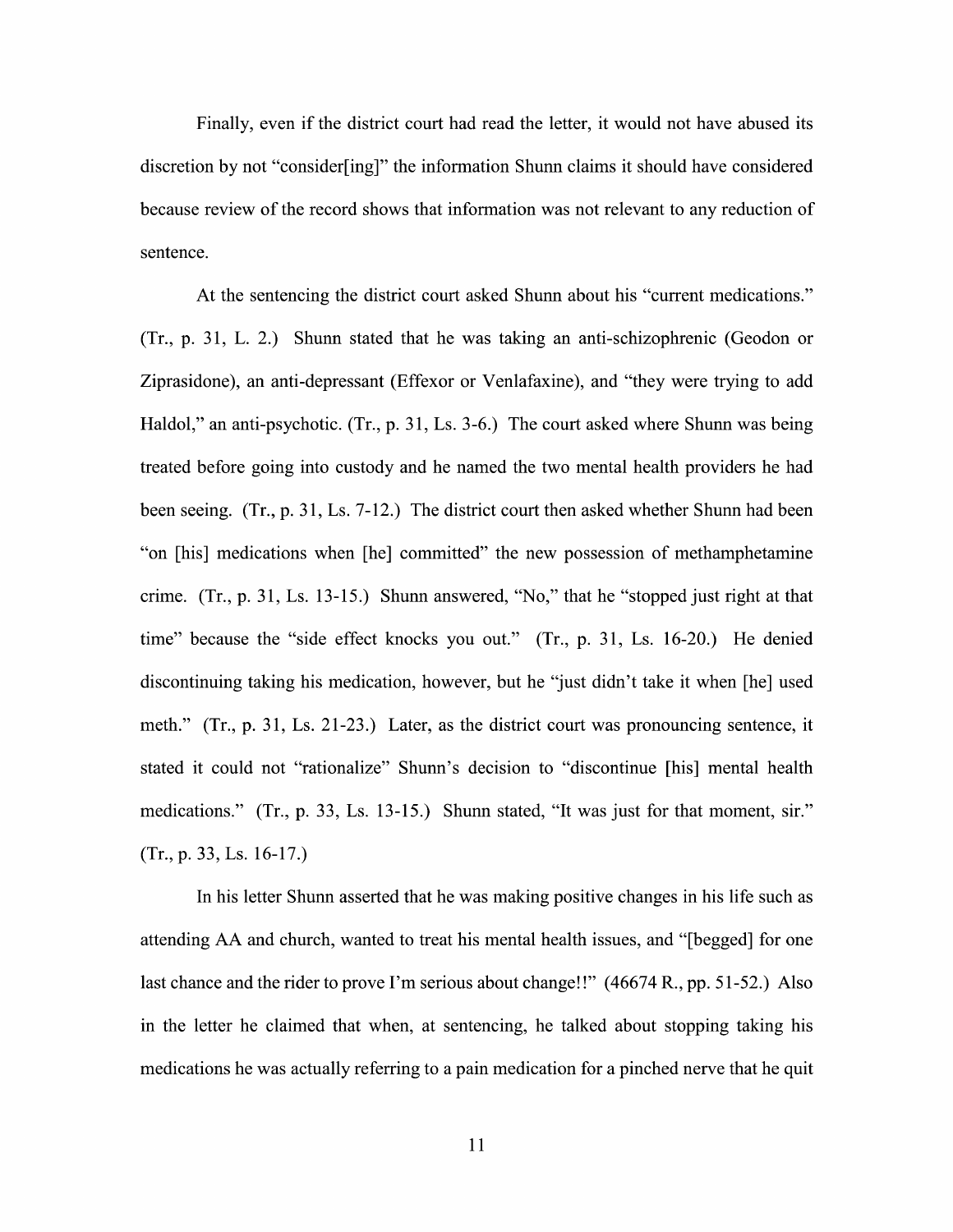taking for fear it would interact with his psychiatric medication and he would "not ever" quit taking his psychiatric medications, which he needed "now more than ever." (46674 R., pp. 51-52.)

It is quite clear from the transcript that Shunn represented to the district court that he did not take his psychiatric medications When he was using methamphetamine because he knew, apparently through experience, that this practice causes side-effects. His attempt to claim that he meant to convey something almost entirely different from what he said was not "new information" that showed his sentence t0 be excessive.

The district court did not abuse its discretion. First, it did not abuse its discretion by not treating the letter as a Rule 35 motion. Second, it did not abuse its discretion if it did not consider the letter as evidence, because there was no Rule 35 motion pending that the evidence would have supported. Third, Shunn has failed to show that the district court did not consider the letter in relation to its *sua sponte* reduction of the sentences. Finally, Shunn has failed to show that his claim that he meant something other than What he said at sentencing was "new information" meriting a greater reduction in sentence than the reduction awarded by the district court.

#### **CONCLUSION**

The state respectfully requests this Court to affirm the district court's order reducing Shunn's sentence.

DATED this 28th day of January, 2020.

/s/ Kenneth K. Jorgensen KENNETH K. JORGENSEN Deputy Attorney General